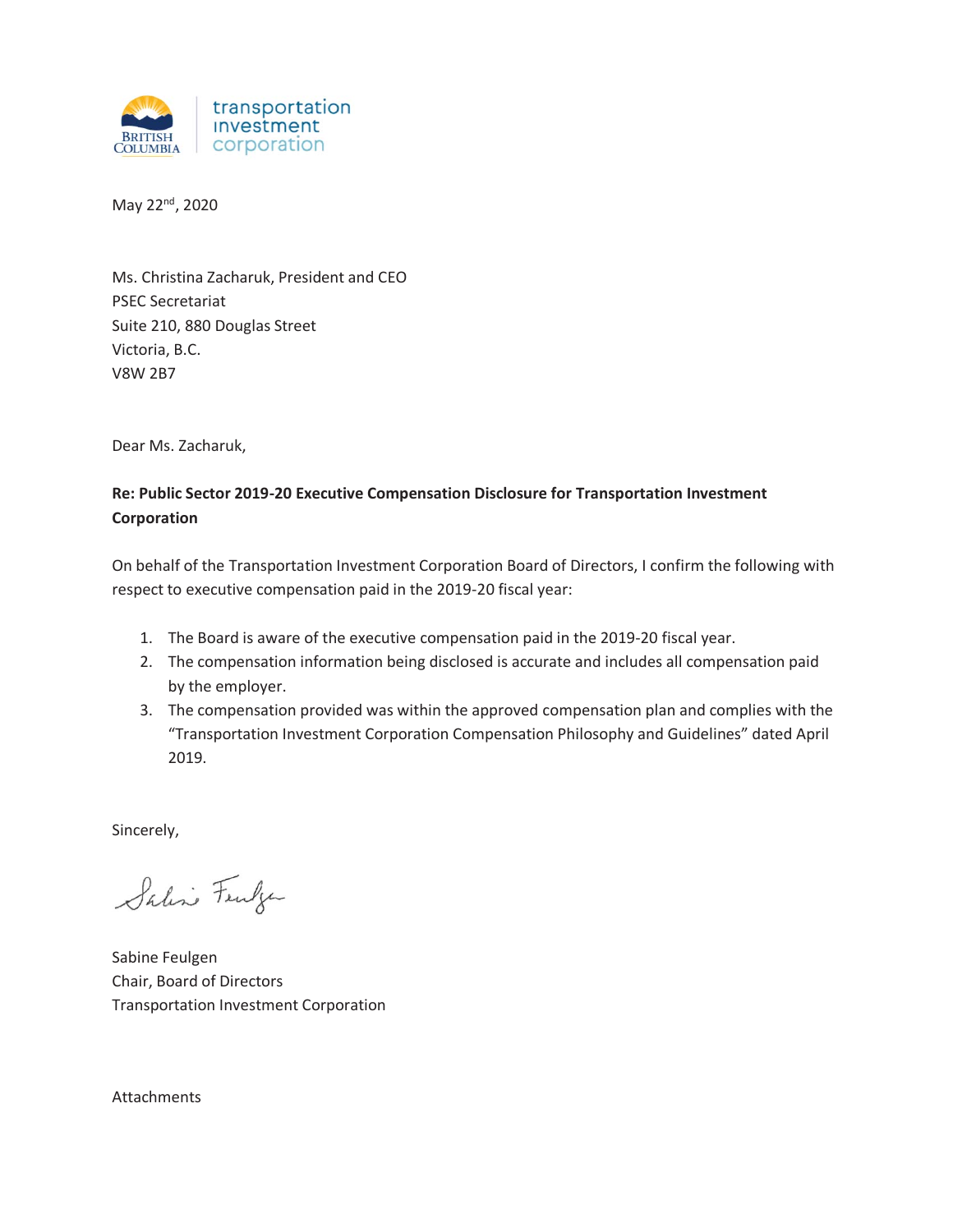# Transportation Investment Corporation Compensation Philosophy and Guidelines

April 2019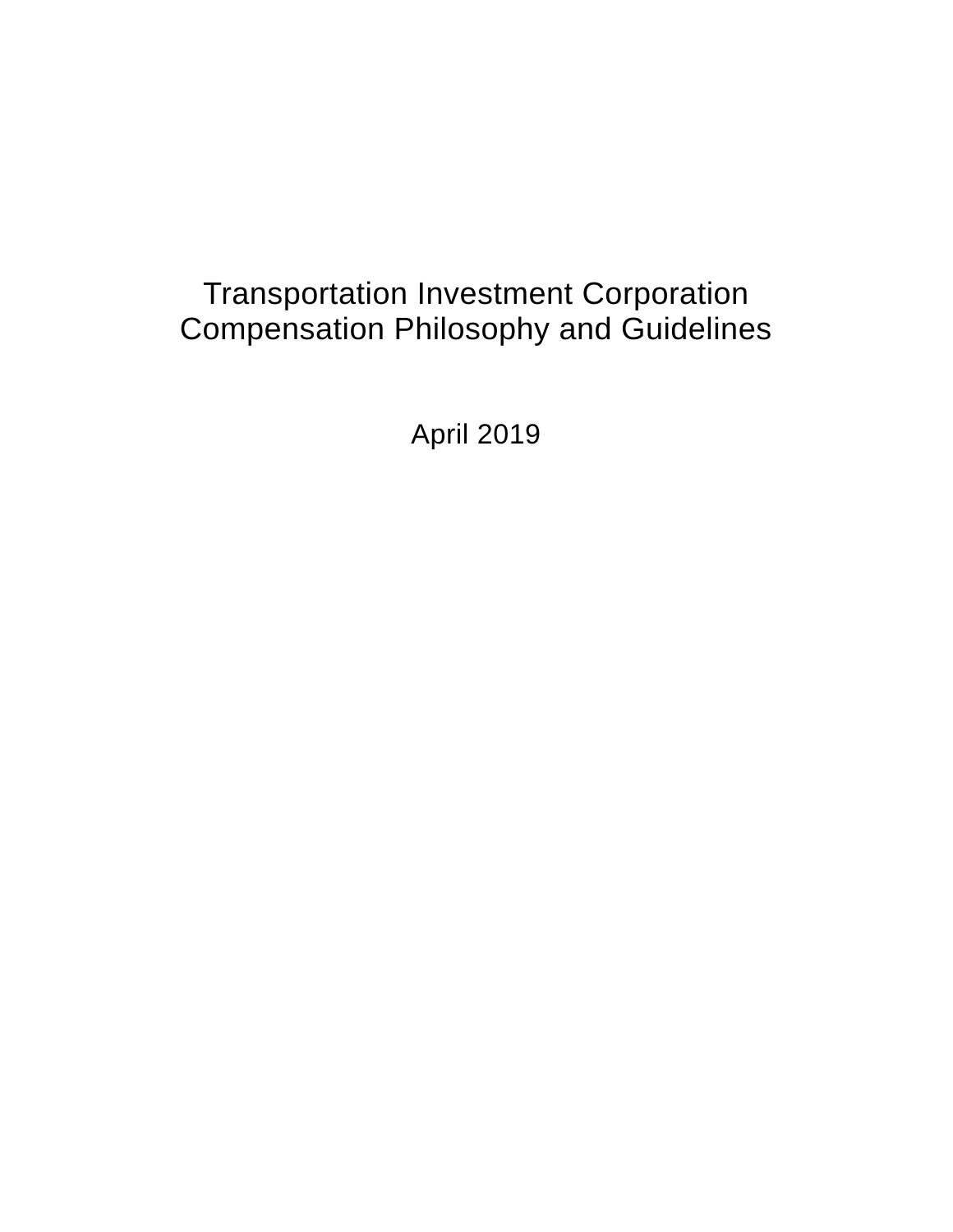# **TABLE OF CONTENTS**

| $\overline{2}$          |     |  |  |  |  |
|-------------------------|-----|--|--|--|--|
| 3                       |     |  |  |  |  |
| $\overline{\mathbf{4}}$ |     |  |  |  |  |
| 5                       |     |  |  |  |  |
|                         | 5.1 |  |  |  |  |
| 6                       |     |  |  |  |  |
|                         | 6.1 |  |  |  |  |
|                         | 6.2 |  |  |  |  |
| 7 <sup>7</sup>          |     |  |  |  |  |
| 8                       |     |  |  |  |  |
|                         | 8.1 |  |  |  |  |
|                         | 8.2 |  |  |  |  |
|                         |     |  |  |  |  |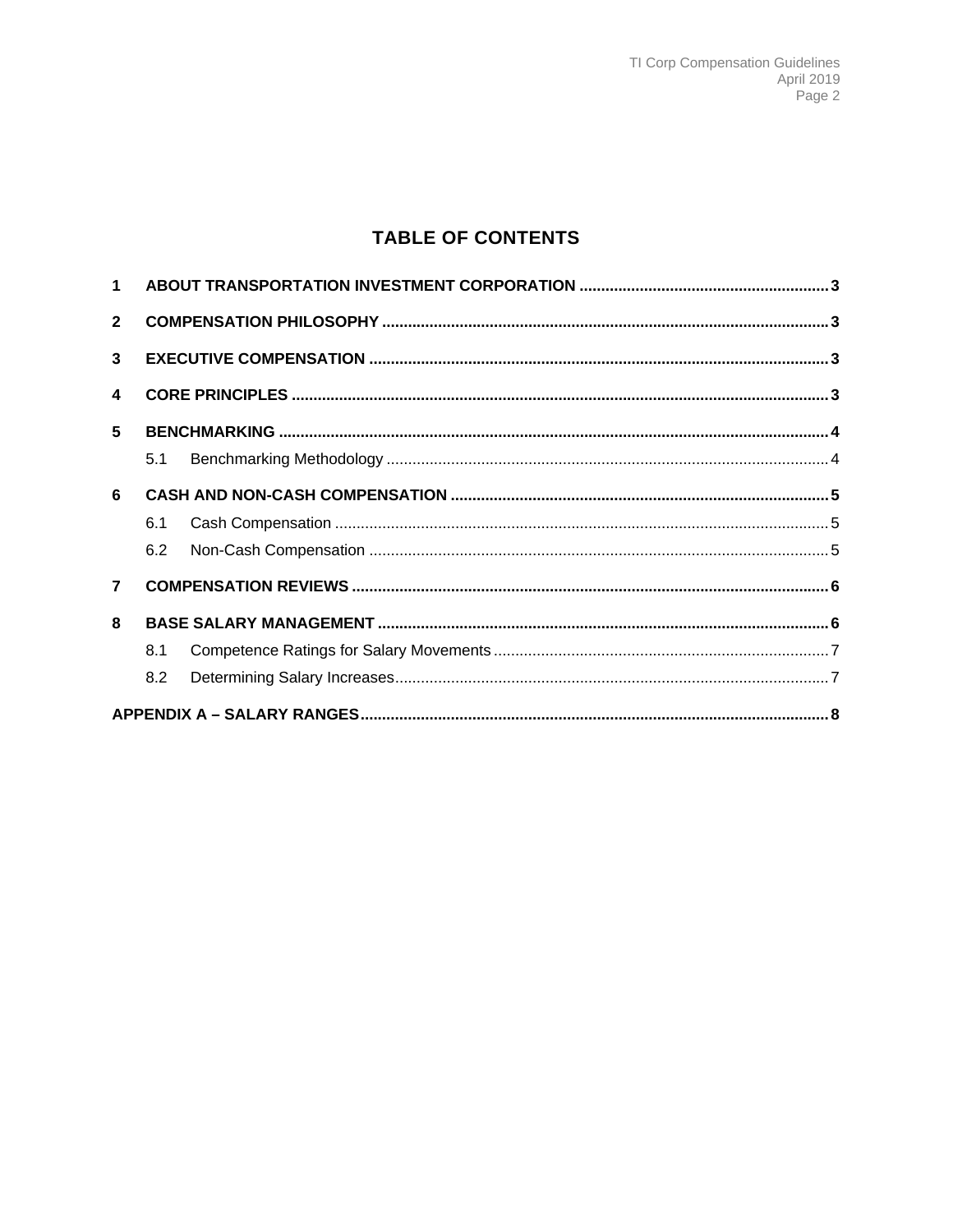# **1 ABOUT TRANSPORTATION INVESTMENT CORPORATION**

Transportation Investment Corporation (TI Corp) is governed by a Board of Directors and is a wholly owned subsidiary of the BC Transportation Financing Authority (BCTFA).

#### **Vision**

To be a recognized leader in the management and delivery of complex major transportation infrastructure projects.

#### **Mandate**

TI Corp supports the Ministry of Transportation and Infrastructure and the BCFTA in meeting its infrastructure delivery needs by providing leadership, expertise and consistency in the delivery of complex infrastructure projects to deliver measurable benefits for taxpayers.

# **2 COMPENSATION PHILOSOPHY**

To achieve its business and operational objectives TI Corp must rely on the contribution of its employees, and the organization's compensation program plays a key role in its ability to attract, motivate and retain quality employees.

The organization is committed to a total compensation perspective that views compensation as including both cash and non-cash compensation.

#### **3 EXECUTIVE COMPENSATION**

As per current Provincial mandate, executive compensation is disclosed annually. The report is available at https://www2.gov.bc.ca/gov/content/governments/organizational-structure/ministriesorganizations/crown-corporations/transportation-investment-corporation

#### **4 CORE PRINCIPLES**

TI Corp's compensation philosophy and plan is aligned to a common compensation philosophy with the BC Public Sector and embodies the following four core principles:

| <b>Performance</b> | Our compensation program supports and promotes a performance-based |
|--------------------|--------------------------------------------------------------------|
|                    | organizational culture.                                            |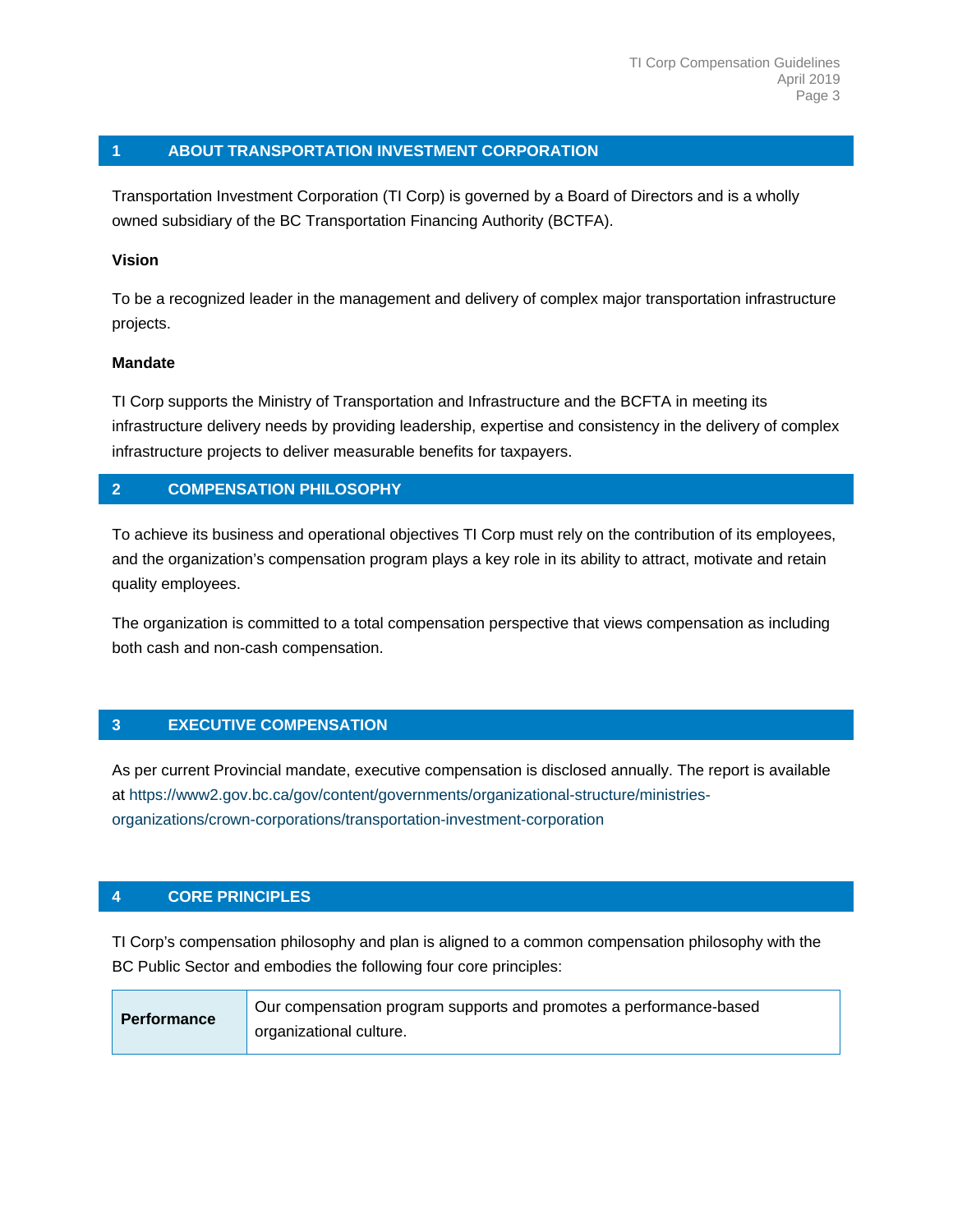| <b>Differentiation</b> | Differentiation of salary is supported where there are differences in the scope of the<br>position within the organization, and/or due to superior individual team<br>contributions.                           |
|------------------------|----------------------------------------------------------------------------------------------------------------------------------------------------------------------------------------------------------------|
| <b>Accountability</b>  | Compensation decisions are objective and based on a clear and well-documented<br>business rationale that demonstrates the appropriate expenditure of public funds.                                             |
| Transparency           | Our compensation program is designed, managed and communicated in a manner<br>that ensures the program is clearly understood by employees and the public, while<br>protecting individual personal information. |

#### **5 BENCHMARKING**

TI Corp recognizes that a key component of an effective compensation philosophy is benchmarking to the relevant external labour market. Given the unique mandate of TI Corp, as a professional delivery services firm for major transportation infrastructure, the appropriate comparator market is defined as one that balances public sector equity and industry-specific technical comparability.

#### **5.1 BENCHMARKING METHODOLOGY**

TI Corp will conduct external compensation reviews at the discretion of the TI Corp Board of Directors. Such external reviews will include analysis of total compensation (cash and non-cash) paid by appropriate comparison organizations to positions comparable to those at TI Corp.

TI Corp has determined that its appropriate external labour market reference point consists of a balanced composite (50%/50%) of the British Columbia public sector and comparable private sector. This composite allows TI Corp's compensation structure to reflect the unique knowledge and experience sought through the recruiting process, and to manage the retention challenges inherent in an organization utilizing high demand, specialized talent.

Through a combination of direct survey (conducted by a third-party service provider) and information obtained through the Public Sector Employers' Council, data is analyzed from the following sources:

"**Public Sector**" includes relevant comparators within BC (e.g., Ministry, Crown Corporations, health sector, post-secondary education sector).

"**Private Sector**" includes relevant comparators within BC and across Canada (primarily construction and professional services organizations)

For positions of an administrative nature, where skills are more readily available and easily transferable to other organizations, the BC Public Service will be utilized as the primary benchmarking comparator.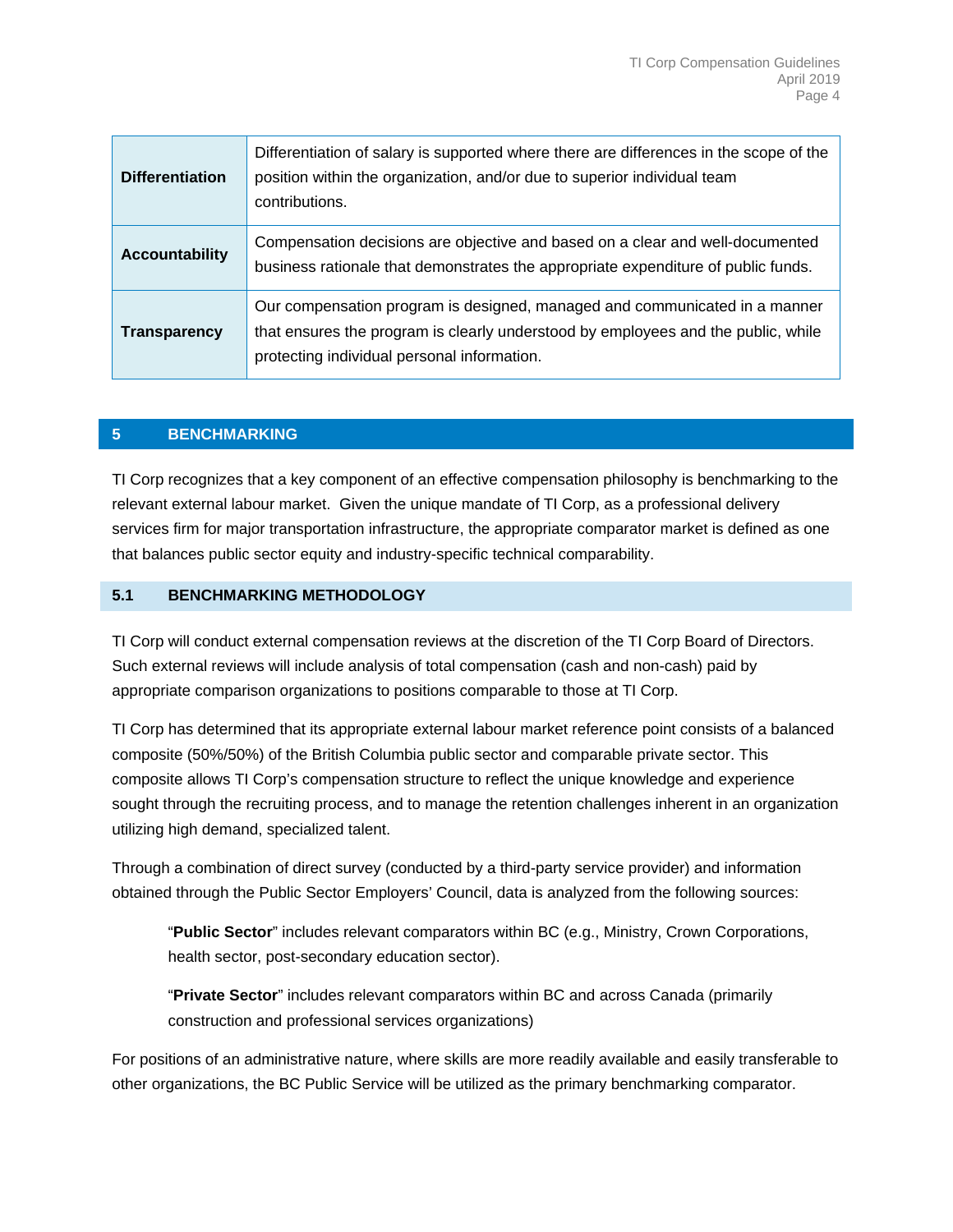## **6 CASH AND NON-CASH COMPENSATION**

Total compensation includes both cash, and non-cash, compensation.

#### **6.1 CASH COMPENSATION**

Cash compensation is targeted to be at the mid-point of the range, with a range minimum of 20% below mid-point, and a range maximum of 20% above the mid-point.

As an example, the range for a targeted base salary of \$100,000 (the mid-point) would be a minimum of \$80,000 and a maximum of \$120,000.

#### **6.1.1 Salary Ranges**

Salary ranges have been established for the following employee groups:

- **CEO**
- **Executive Directors**
- **Associate Directors**
- **Senior Managers**
- **Administration**

Please see Appendix A for a table containing the current salary ranges for all positions within the organization. In rare cases, TI Corp believes they may need to retain highly specialized skills for specific positions. In the event this occurs, TI Corp will seek the approval of the Minister responsible for the Public Sector Employers Act for an exception prior to competing such a role.

#### **6.2 NON-CASH COMPENSATION**

Non-cash compensation includes the following statutory and non-statutory benefits:

| <b>Statutory Holidays</b>                   | Short-Term Illness and Injury         | Canada Pension              |  |  |
|---------------------------------------------|---------------------------------------|-----------------------------|--|--|
| Vacation                                    | Long-Term Disability                  | <b>Employment Insurance</b> |  |  |
| Maternity, Parental and Pre-                | <b>Medical Services Plan</b>          | Workers' Compensation       |  |  |
| <b>Adoption Leave Allowances</b>            | Extended Health and Dental            | <b>Employer Pension</b>     |  |  |
| Group Life Insurance                        | <b>Employee and Family Assistance</b> | <b>Retiring Allowance</b>   |  |  |
| Discretionary car and parking<br>allowances | <b>Health Spending Account</b>        |                             |  |  |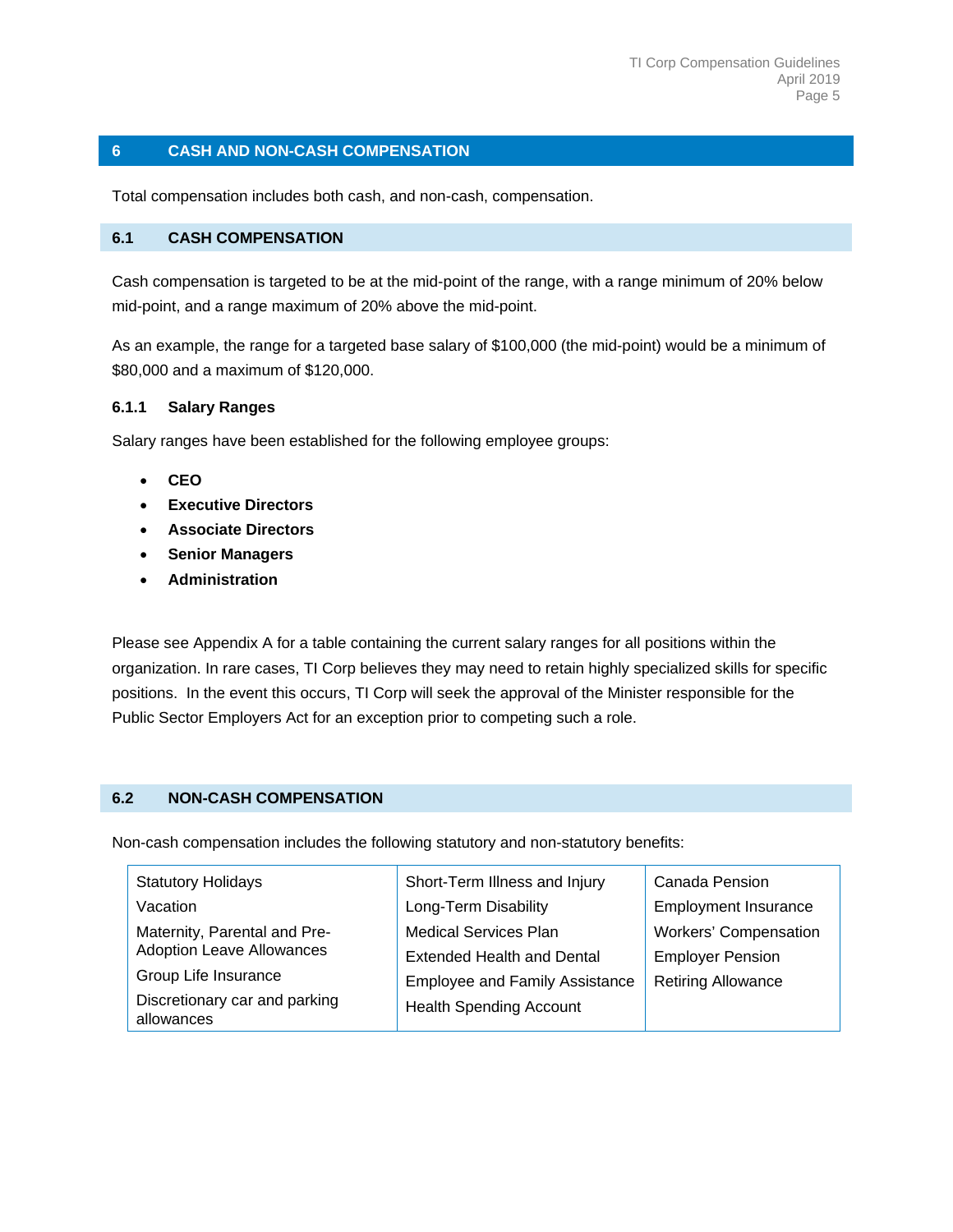# **7 COMPENSATION REVIEWS**

On an annual basis, TI Corp conducts an internal compensation review in conjunction with its assessment of employee performance. This review determines individual employee movement within the approved salary ranges (see Section 8).

# **8 BASE SALARY MANAGEMENT**

Every TI Corp position is assigned a salary range based on the composite market mid-point. The market mid-point should be equal to the salary typically paid in the composite market to competent performers in a comparable position.

Generally speaking, new employees developing in the position would be paid between the minimum and the mid-point. Staff will progress through the salary ranges as they develop skills and competence, and are promoted.

Placement and movement within the salary range is based on an employee's performance and competence level in the role. The following illustrations show how progression through a salary range reflects performance and/or competency growth:



#### **Figure 1: Performance-Based**





An employee who consistently performs all aspects of the position in a fully competent manner would be paid at or near the market mid-point.

In order to merit a salary increase which would place his or her salary above the market mid-point, an employee would have to demonstrate performance during the year which clearly surpasses the fully competent level. An employee who reaches this level of excellence does so through unique and exceptional application of knowledge, skills and/or effort over a consistent, sustained period.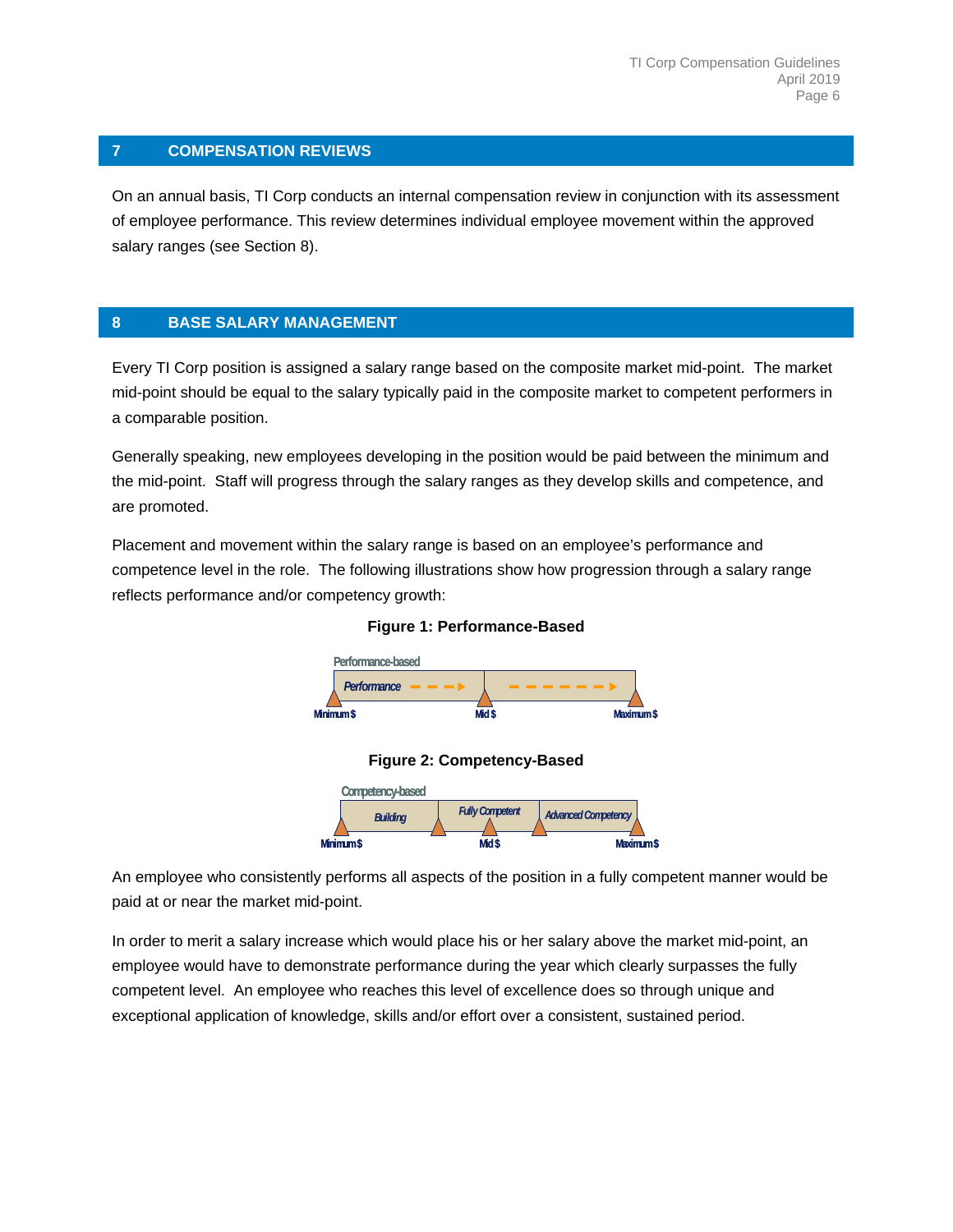#### **8.1 COMPETENCE RATINGS FOR SALARY MOVEMENTS**

Employee competence is assessed and assigned one of the following overall ratings for salary movements:

- **Developmental**
- Fully Competent
- **Exceptional**

#### **8.2 DETERMINING SALARY INCREASES**

An employee's competence rating and current placement within the existing salary range are used in determining annual salary increases. The application of employee competence and position in the salary range to determine salary increases is illustrated in the table below.

| <b>Employee's Competence</b> | <b>Employee's Present Salary within Current Salary Range</b> |                     |                  |  |  |  |
|------------------------------|--------------------------------------------------------------|---------------------|------------------|--|--|--|
| <b>Rating</b>                | <b>At Range Minimum</b>                                      | <b>At Mid-Point</b> | At Range Maximum |  |  |  |
| Developmental                | $2 - 5%$                                                     | $0 - 2%$            | 0%               |  |  |  |
| <b>Fully Competent</b>       | $3 - 6%$                                                     | $1 - 3%$            | 0%               |  |  |  |
| Exceptional                  | $4 - 7%$                                                     | $2 - 5%$            | 0%               |  |  |  |

#### **Table 1: Salary Increase Grid - Guidelines**

An employee's performance is assessed each year and changes in salary are determined accordingly. In a year in which an employee does not substantially achieve his or her performance plan goals, the company may not increase the employee's salary, or may increase the employee's salary by less than the salary increase grid.

An employee may not remain at the same position (i.e. mid-point) within the respective salary range should the range be amended.

Actual employee base salary increases are assessed by management and awarded within the Boardapproved overall compensation budget.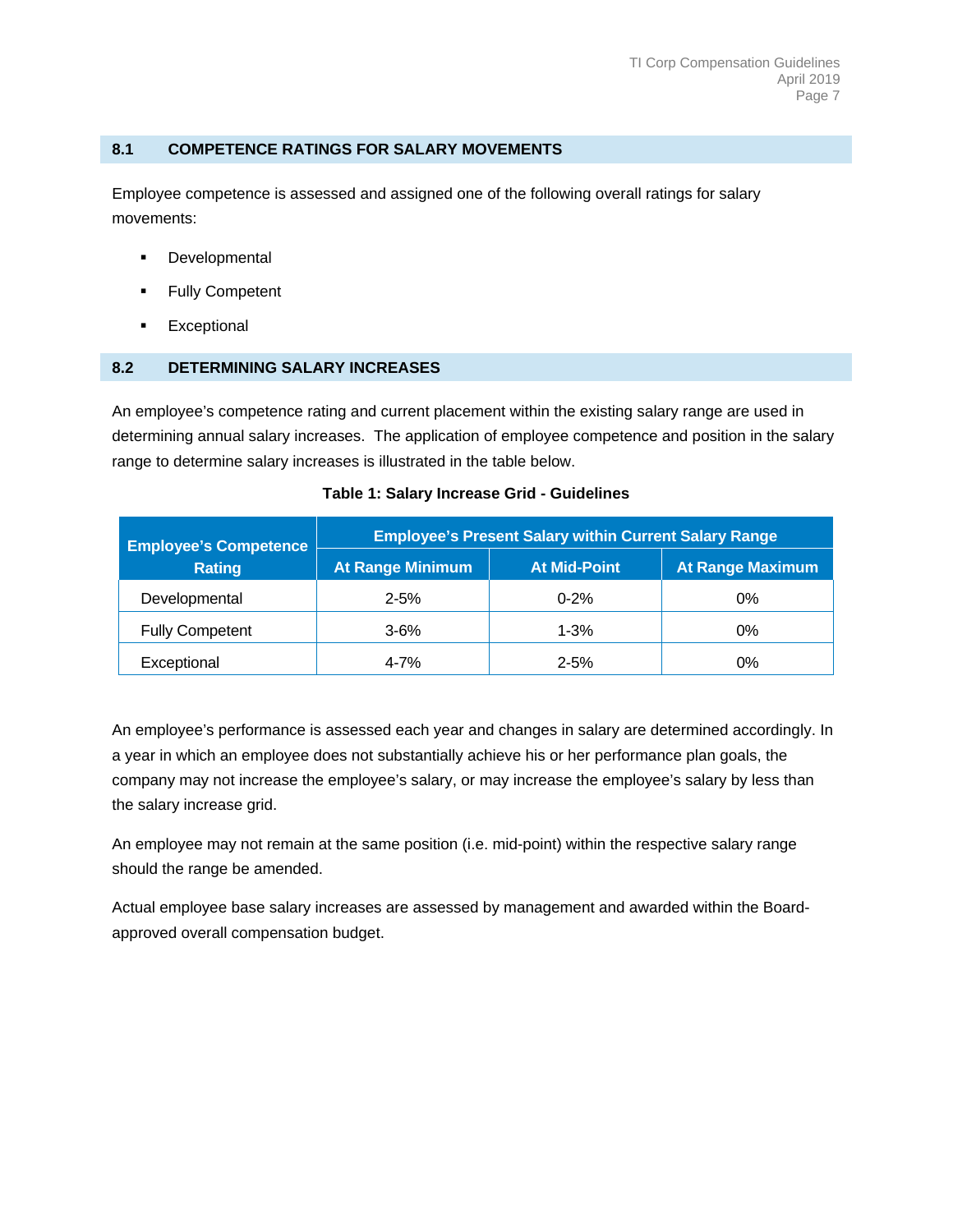# **APPENDIX A – SALARY RANGES**

| <b>Positions</b>           |                |               |                |
|----------------------------|----------------|---------------|----------------|
|                            | <b>Minimum</b> | <b>Median</b> | <b>Maximum</b> |
| <b>Executive Directors</b> | \$138,000      | \$172,500     | \$207,000      |
| <b>Associate Directors</b> | \$99,000       | \$126,500     | \$154,000      |
| <b>Senior Managers</b>     | \$69,000       | \$95,000      | \$121,000      |
| <b>Administration</b>      | \$42,000       | \$49,875      | \$57,750       |

| Level                      | <b>Title</b>                                                                                                                             |
|----------------------------|------------------------------------------------------------------------------------------------------------------------------------------|
| <b>Executive Directors</b> | <b>Executive Project Directors</b><br><b>Chief Financial Officer</b><br>Scheduler<br><b>Quantity Surveyor</b><br><b>Quality Director</b> |
| <b>Associate Directors</b> | <b>Associate Project Directors</b><br>Directors, Finance<br>Director, Corporate/Strategic Initiatives                                    |
| <b>Senior Managers</b>     | <b>Senior Project Managers</b><br>Manager, Communications<br>Manager, Corporate Planning                                                 |
| Administration             | <b>Executive Assistants</b>                                                                                                              |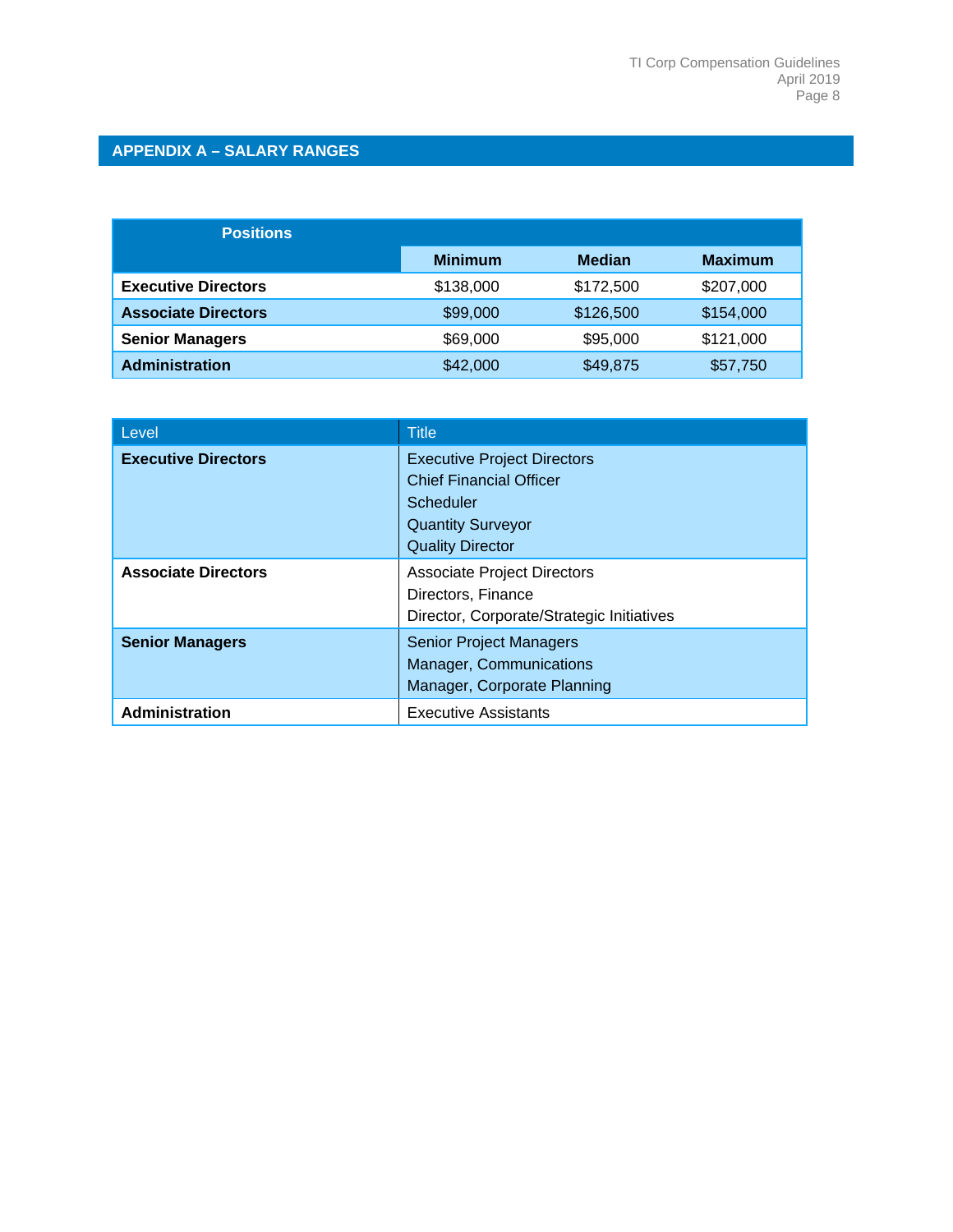# **Summary Compensation Table at 2020**

|                                                  |               |                                                                 |                 |                |                                                         |                                           | <b>Previous Two Years Totals</b><br><b>Total Compensation</b> |           |
|--------------------------------------------------|---------------|-----------------------------------------------------------------|-----------------|----------------|---------------------------------------------------------|-------------------------------------------|---------------------------------------------------------------|-----------|
| <b>Name and Position</b>                         | <b>Salary</b> | Holdback/Bonus/<br><b>Incentive Plan</b><br><b>Compensation</b> | <b>Benefits</b> | <b>Pension</b> | <b>All Other</b><br>Compensation<br>(expanded<br>below) | 2019/2020<br>Total<br><b>Compensation</b> | 2018/2019                                                     | 2017/2018 |
| Amanda Farrell, Chief Executive Officer          | \$273,641     |                                                                 | \$15,435        | \$26,954       | \$20,737                                                | \$336,767                                 | \$94,231                                                      |           |
| Lisa Gow, Executive Project Director (BSP)       | \$36,231      |                                                                 | \$4,739         | \$3,569        | \$885                                                   | \$45,424                                  |                                                               |           |
| James Harvey, In-House Counsel                   | \$48,670      |                                                                 | \$7,568         | \$4,626        |                                                         | \$60,864                                  |                                                               |           |
| Wendy Itagawa, Executive Project Director (PBR)  | \$40,671      |                                                                 | \$5,163         | \$4,006        | \$334                                                   | \$50,174                                  |                                                               |           |
| Mike Lorimer, Executive Project Director (KHC4)) | \$49,990      |                                                                 | \$6,115         | \$4,924        |                                                         | \$61,029                                  |                                                               |           |
| Johanna Navas, Executive Director Commercial     | \$49,062      |                                                                 | \$5,944         | \$4,833        |                                                         | \$59,839                                  |                                                               |           |
| Dave Stewart, Chief Financial Officer            | \$147,318     |                                                                 | \$21,939        | \$14,511       | \$885                                                   | \$184,653                                 |                                                               |           |
| Donald Trapp, Executive Director                 | \$117,969     |                                                                 | \$11,377        | \$11,620       |                                                         | \$140,966                                 |                                                               |           |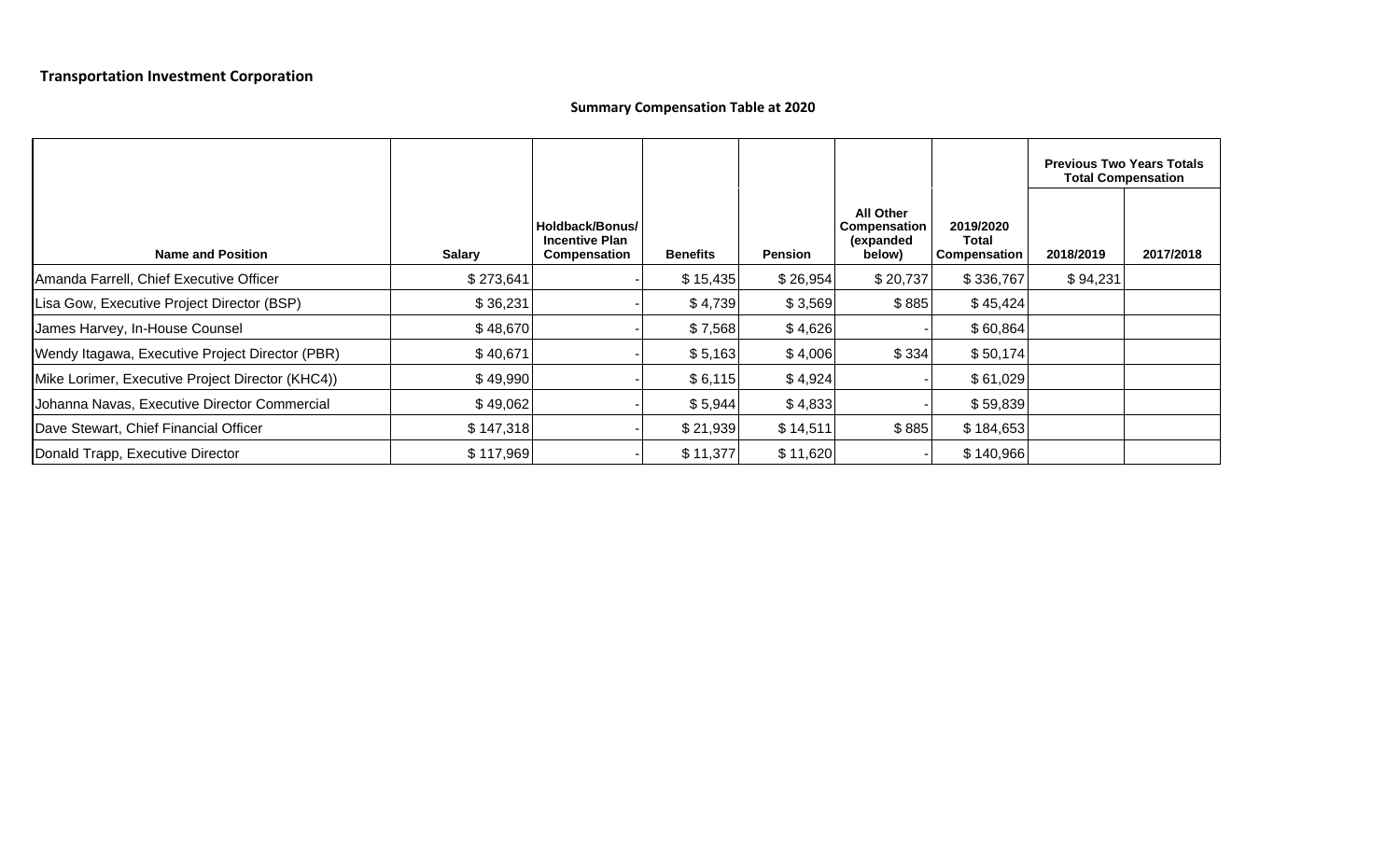# **Summary Other Compensation Table at 2020**

| <b>Name and Position</b>                         | <b>All Other</b><br>Compensation | <b>Severance</b> | <b>Vacation</b><br>Payout | <b>Paid Leave</b> | Vehicle /<br>Transportation<br><b>Allowance</b> | <b>Perquisites /</b><br>Other<br><b>Allowances</b> | Other |
|--------------------------------------------------|----------------------------------|------------------|---------------------------|-------------------|-------------------------------------------------|----------------------------------------------------|-------|
| Amanda Farrell, Chief Executive Officer          | \$20,737                         |                  | \$12,936                  |                   | \$7,467                                         | \$334                                              |       |
| Lisa Gow, Executive Project Director (BSP)       | \$885                            |                  |                           |                   |                                                 | \$885                                              |       |
| James Harvey, In-House Counsel                   |                                  |                  |                           |                   |                                                 |                                                    |       |
| Wendy Itagawa, Executive Project Director (PBR)  | \$334                            |                  |                           |                   |                                                 | \$334                                              |       |
| Mike Lorimer, Executive Project Director (KHC4)) |                                  |                  |                           |                   |                                                 |                                                    |       |
| Johanna Navas, Executive Director Commercial     |                                  |                  |                           |                   |                                                 |                                                    |       |
| Dave Stewart, Chief Financial Officer            | \$885                            |                  |                           |                   |                                                 | \$885                                              |       |
| Donald Trapp, Executive Director                 |                                  |                  |                           |                   |                                                 |                                                    |       |